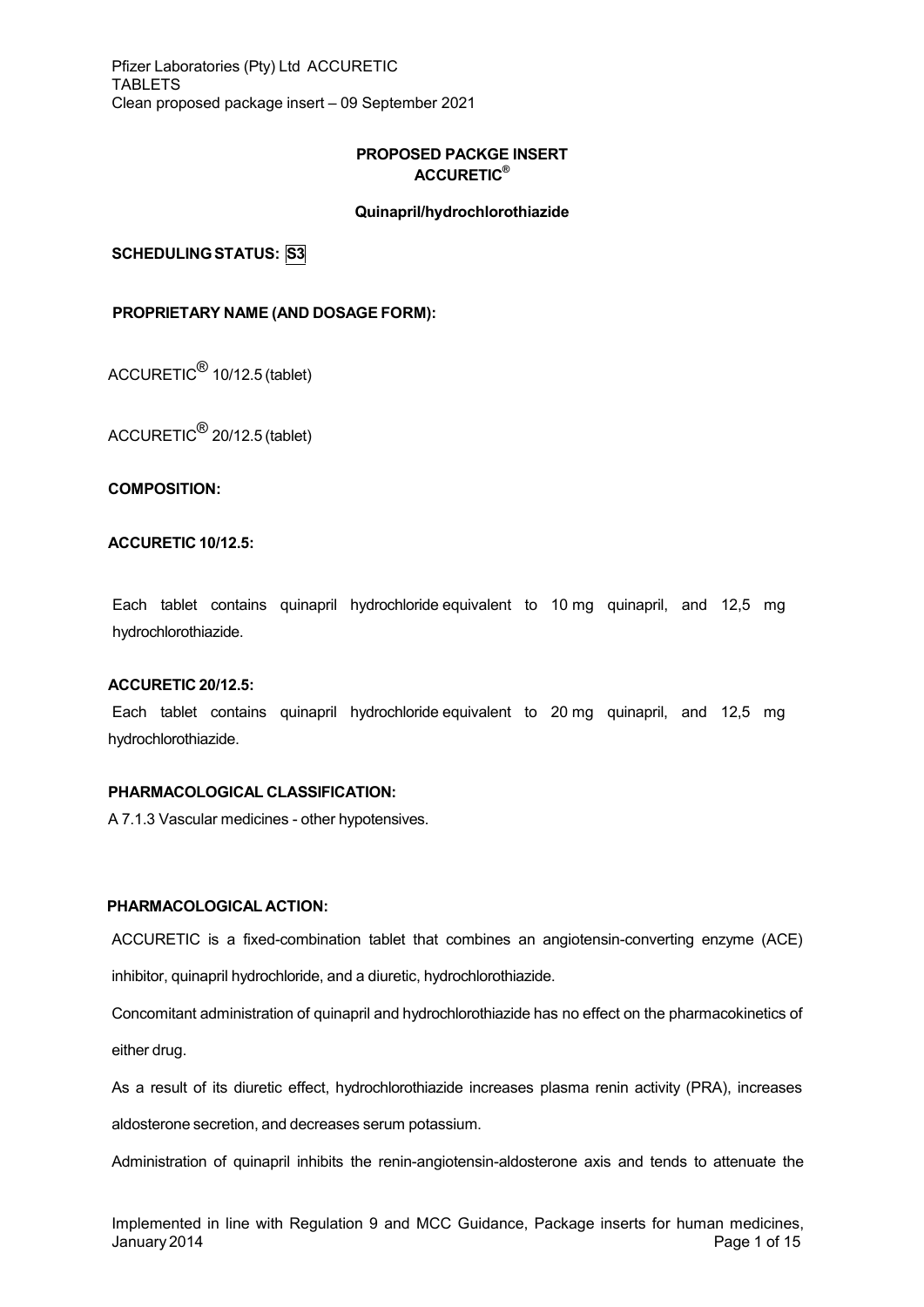potassium loss associated with hydrochlorothiazide.

### **Quinapril:**

Quinapril hydrochloride is the hydrochloride salt of quinapril, the ethyl ester of a long-acting nonsulfhydryl, specific angiotensin-converting enzyme (ACE) inhibitor.

Quinapril is rapidly deesterified to quinaprilat (quinapril diacid, the principal metabolite) which, in human and animal studies, is an angiotensin-converting enzyme inhibitor. ACE is a peptidyl dipeptidase that catalyzes the conversion of angiotensin I to the vasoconstrictor angiotensin II which is involved in vascular control and function through many different mechanisms, including stimulation of aldosterone secretion by the adrenal cortex. The primary mode of action of quinapril in humans and animals is to inhibit ACE, thereby decreasing vasopressor activity and aldosterone secretion. Removal of angiotensin II negative feedback on renin secretion leads to increased plasma renin activity. Quinapril has antihypertensive activity in the presence of low to normal plasma renin concentrations.

Other possible mechanisms contributing to the activity of ACE-inhibitors include bradykinin-induced vasodilation, release of prostaglandins, attenuation of sympathetic nervous system activity, and inhibition of tissue enzyme-converting activity. ACE, also known as kininase II, is the enzyme that degrades bradykinin, a potent vasodepressor peptide.

Pharmacokinetic properties and Metabolism:

Following oral administration, peak plasma quinapril concentrations are observed within one hour. Based on recovery of quinapril and its metabolites in urine, the extent of absorption is approximately 60 %. Quinapril absorption is not influenced by food. Following absorption, quinapril is deesterified to its major active metabolite, quinaprilat, a potent ACE-inhibitor, and to minor inactive metabolites. Quinapril has an apparent half-life of approximately one hour. Peak plasma quinaprilat concentrations are observed approximately two hours following an oral dose of quinapril. Quinaprilat is eliminated primarily by renal excretion and has an elimination half-life of three hours, and a terminal half-life of approximately 25 hours. The excretion of quinapril and quinaprilat in patients with renal insufficiency is decreased. The elimination of quinaprilat is reduced in elderly patients (> 65 years) and correlates well with the diminished renal function which occurs in the elderly (see DOSAGE AND DIRECTONS FOR USE). Quinaprilat concentrations are reduced in patients with alcoholic cirrhosis due to impaired deesterification of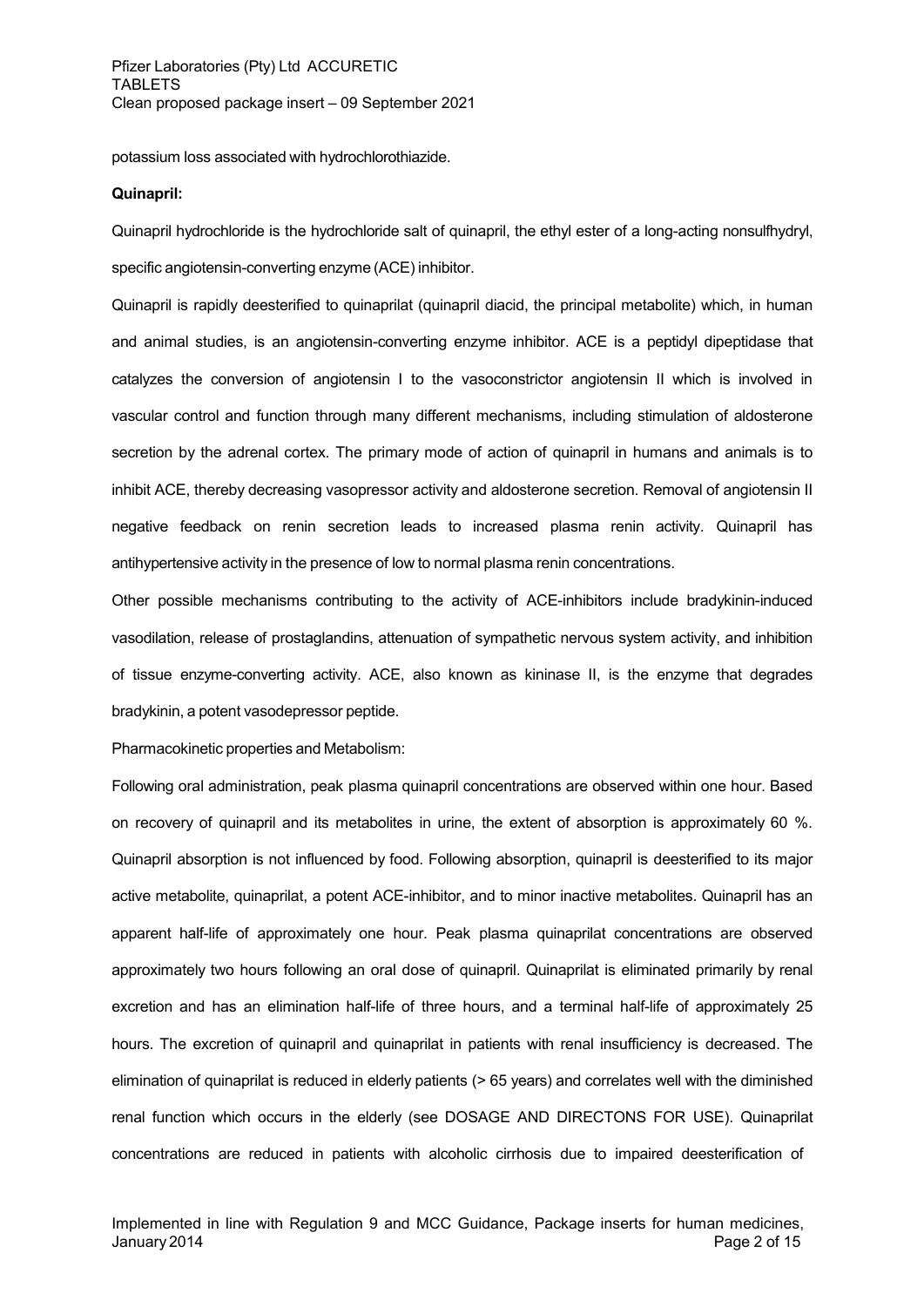quinapril. Studies in rats indicate that quinapril and its metabolites do not cross the blood-brain barrier.

## Pharmacodynamic properties:

Quinapril reduces peripheral vascular resistance, mean arterial pressure, systolic and diastolic blood pressure.

## **Hydrochlorothiazide:**

Hydrochlorothiazide is a thiazide diuretic which acts on the kidneys to increase the excretion of sodium and chloride and an accompanying volume of water. Hydrochlorothiazide also increases the loss of potassium, bicarbonate and other electrolytes via the urine, and it decreases calcium excretion. Chronic administration of hydrochlorothiazide elevates plasma renin activity considerably.

Pharmacokinetic properties and Metabolism:

After oral administration of hydrochlorothiazide, diuresis begins within 2 hours, peaks in about 4 hours, and lasts about 6 to 12 hours. Hydrochlorothiazide is excreted unchanged by the kidney. When plasma levels have been followed for at least 24 hours, the plasma half-life has been observed to vary between 4 to 15 hours. At least 61 % of the oral dose is eliminated unchanged within 24 hours. Hydrochlorothiazide crosses the placental but not the blood-brain barrier.

Pharmacodynamicproperties:

With chronic treatment, hydrochlorothiazide reduces peripheral vascular resistance, mean arterial pressure, and systolic and diastolic blood pressure.

## **INDICATIONS:**

ACCURETIC is indicated for the treatment of mild to moderate hypertension in patients who have been stabilised on the individual components given in the same proportions.

## **CONTRAINDICATIONS:**

ACCURETIC is contraindicated:

- in patients who are hypersensitive to any components of this product
- patients with a history of angioedema related to previous therapy with ACE-inhibitors or angiotensin receptor blockers (ARBs): These patients must never again be given these medicines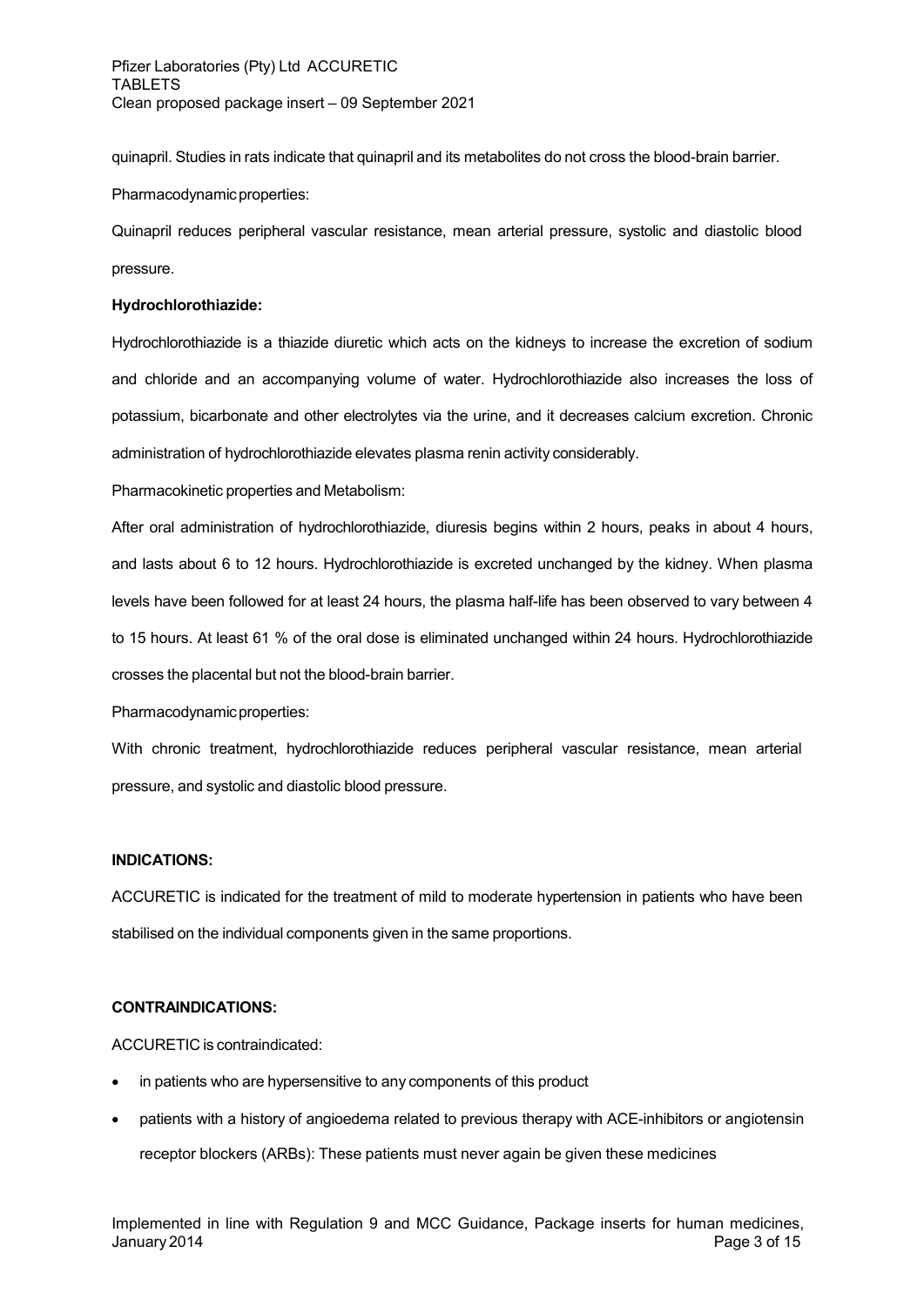Pfizer Laboratories (Pty) Ltd ACCURETIC TABLETS Clean proposed package insert – 09 September 2021

- Hereditary or idiopathic angioedema
- Hypertrophic obstructive cardiomyopathy (HOCM)
- Moderate to severe renal function impairment (creatinine clearance less than 30 ml/min)
- Bilateral renal artery stenosis
- Renal artery stenosis in patients with a single kidney
- Aortic stenosis
- Concomitant therapy with potassium sparing diuretics such as spironolactone, triamterene, amiloride
- Porphyria
- Thiazide diuretics in (fixed dose) combination with ACCURETIC should not be given to patients with Addison's disease. This therapy is also contraindicated in patients with severe renal impairment or anuria, and in patients who show hypersensitivity to other sulphonamide-derived medicines
- Lithium therapy: Concomitant administration with ACCURETIC may lead to toxic blood concentrations of lithium
- Pregnancy and Lactation (see PREGNANCY AND LACTATION)

## **WARNINGS AND SPECIAL PRECAUTIONS:**

Should a woman become pregnant while receiving an ACE-inhibitor, the treatment must be stopped promptly and switched to a different medicine.

Should a woman contemplate pregnancy, the doctor should consider alternative medication.

ACE-inhibitors pass through the placenta and can be presumed to cause disturbance in foetal blood pressure regulatory mechanisms. Oligohydramnios as well as hypotension, oliguria and anuria in newborns have been reported after administration of ACE-inhibitors in the second and third trimester. Cases of defective skull ossification have been observed. Prematurity and low birth mass can occur (see PREGNANCY AND LACTATION).

## **Quinapril**

Head and Neck Angioedema: Angioedema which may be fatal has been reported in patients treated with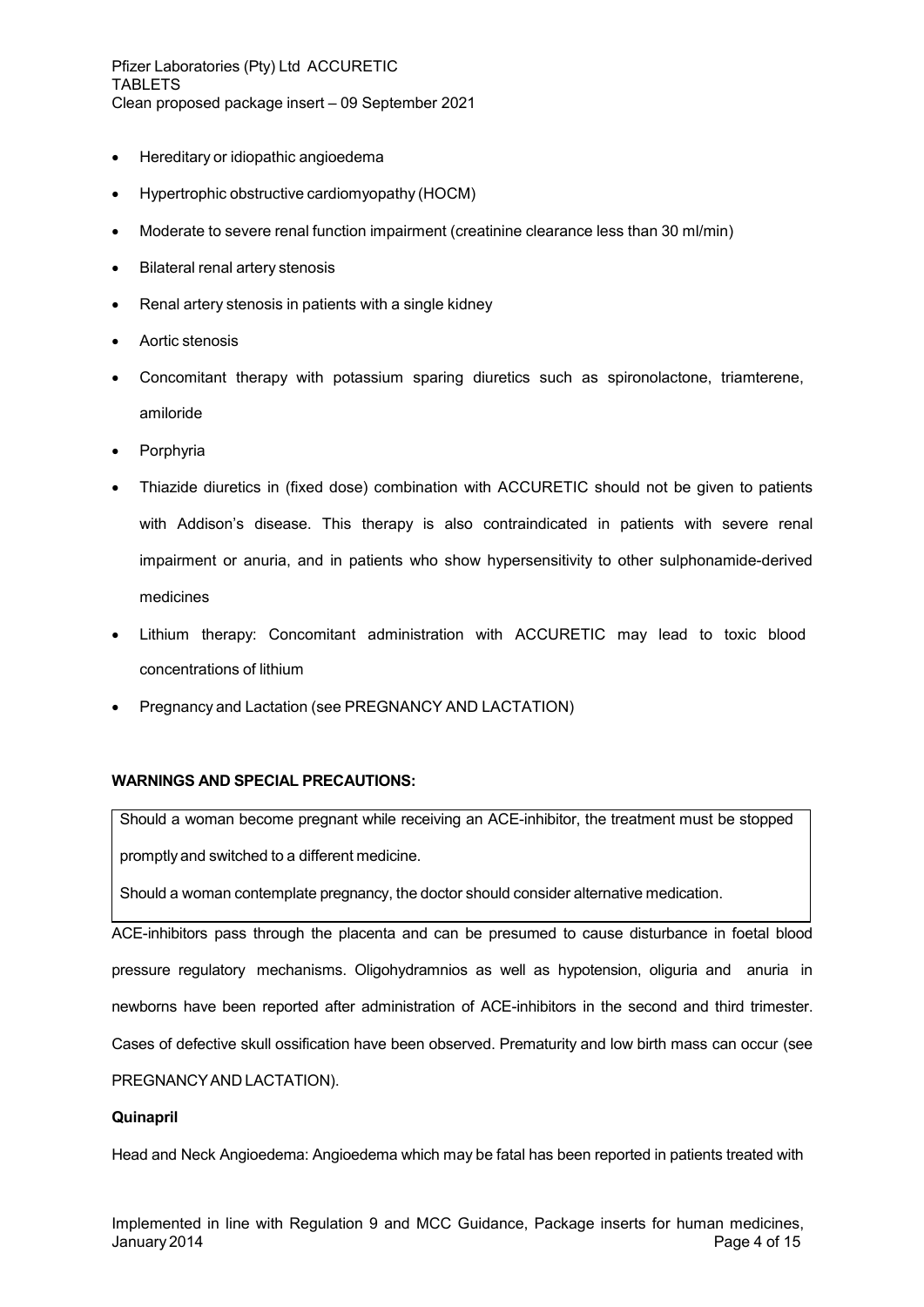ACE-inhibitors, including quinapril. If laryngeal stridor or angioedema of the face, tongue, or glottis occurs, treatment with ACCURETIC should be discontinued immediately, the patient treated in accordance with accepted medical care, and carefully observed until the swelling disappears. In instances where swelling is confined to the face and lips, the condition generally resolves without treatment; antihistamines may be useful in relieving symptoms. Angioedema associated with laryngeal involvement may be fatal. Where there is involvement of the tongue, glottis, or larynx likely to cause airway obstruction, emergency therapy including but not limited to subcutaneous adrenaline injection 1:1 000 (0,3 to 0,5 ml), should be promptly instituted (see SIDE EFFECTS).

Intestinal Angioedema: Intestinal angioedema has been reported in patients treated with ACE inhibitors. These patients presented with abdominal pain (with or without nausea or vomiting); in some cases there was no prior history of facial angioedema and C-1 esterase levels were normal. Intestinal angioedema should be included in the differential diagnosis of patients on ACE inhibitors presenting with abdominal pain.

Patients with a history of angioedema unrelated to ACE inhibitor therapy may be at increased risk of angioedema while receiving an ACE inhibitor.

Anaphylactoid reactions during desensitization: Patients receiving ACE inhibitors such as ACCURETIC during desensitizing treatment with hymenoptera venom have sustained life-threatening anaphylactoid reactions. In the same patients, these reactions have been avoided when ACE inhibitors were temporarily withheld, but they have reappeared upon inadvertent rechallenge.

Hypotension: Symptomatic hypotension is a possible consequence of therapy in salt/volume depleted patients, such as those previously treated with diuretics or patients on dialysis (see INTERACTIONS and SIDE EFFECTS).

In patients at risk of excessive hypotension, including those with congestive heart failure, therapy should be started under close medical supervision. These patients should be followed closely for the first 2 weeks of treatment and whenever the dosage of antihypertensive medication is increased.

If symptomatic hypotension occurs, the patient should be placed in the supine position and, if necessary, normal saline may be administered intravenously. A transient hypotensive response is not a contraindication to further doses; however, lower doses of quinapril or reduced concomitant diuretic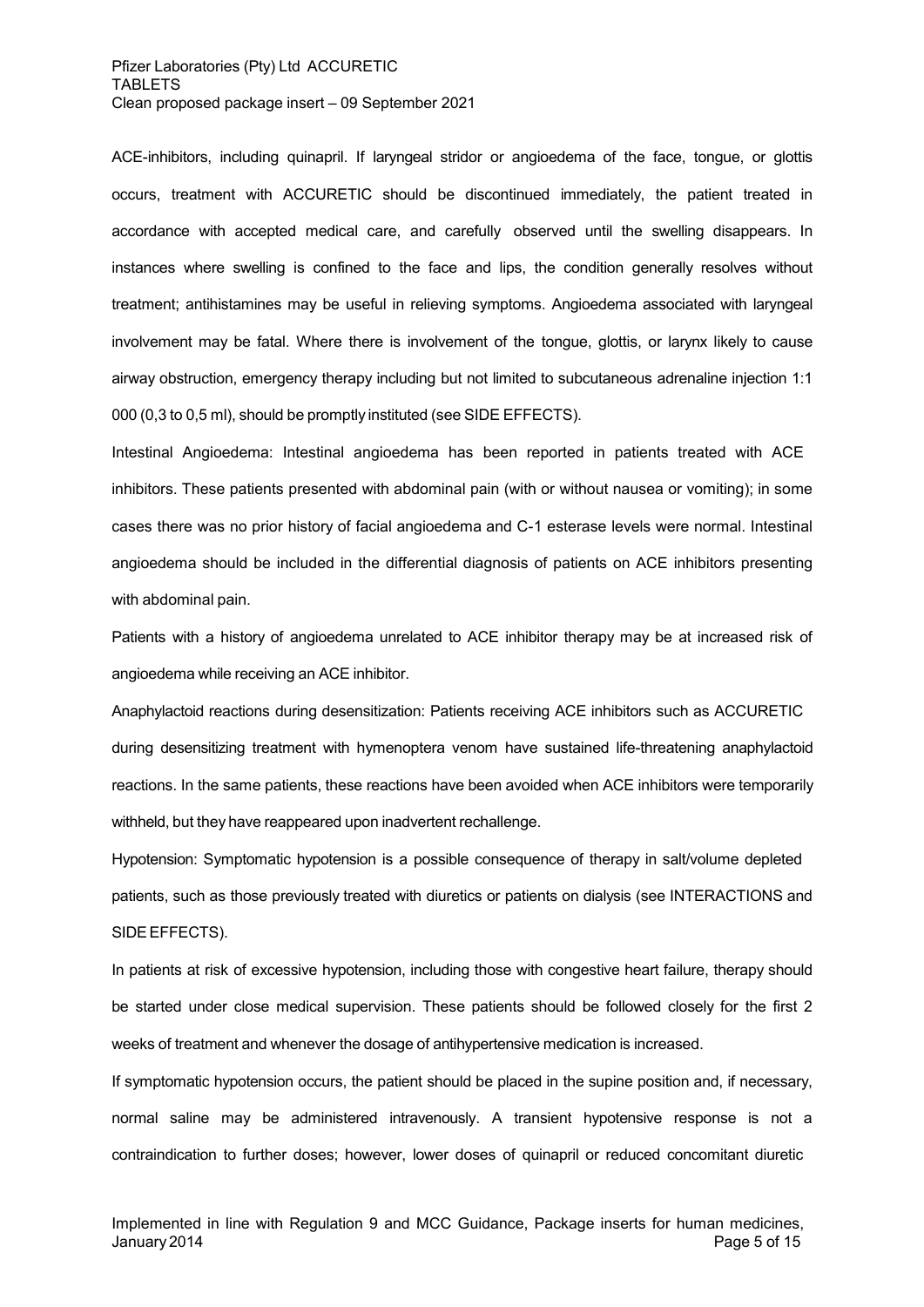#### therapy should be considered.

Neutropenia/Agranulocytosis: ACE-inhibitors such as ACCURETIC have been associated with agranulocytosis and bone marrow depression in patients with uncomplicated hypertension. Periodic monitoring of white blood cell counts in patients with collagen vascular disease and/or renal disease should be considered.

Impaired renal function: As a consequence of inhibiting the renin-angiotensin-aldosterone system, changes in renal function may be anticipated in susceptible individuals. In patients with severe heart failure whose renal function may depend on the activity of the renin-angiotensin-aldosterone system, treatment with ACE-inhibitors including quinapril, may be associated with oliguria and/or progressive azotaemia and rarely acute renal failure and/or death.

In clinical studies in hypertensive patients with unilateral or bilateral renal artery stenosis, increases in blood urea nitrogen and serum creatinine have been observed in some patients following ACE-inhibitor therapy. These increases were almost always reversible upon discontinuation of the ACE-inhibitor and/or diuretic therapy. In such patients, renal function should be monitored during the first few weeks of therapy.

Some patients with hypertension or heart failure with no apparent preexisting renal vascular disease have developed increases in blood urea and serum creatinine, when quinapril has been given concomitantly with a diuretic. This is more likely to occur in patients with preexisting renal impairment. Dosage reduction and/or discontinuation of any diuretic and/or quinapril may be required.

Renal function should be closely monitored in patients with renal impairment, although clinical studies indicate that overall quinapril produces no further deterioration in renal function.

Hypoglycaemia and Diabetes: ACE inhibitors such as ACCURETIC have been associated with hypoglycaemia in diabetic patients on insulin or oral hypoglycaemic agents; closer monitoring of diabetic patients may be required.

Hyperkalaemia and potassium-sparing diuretics: Patients on quinapril alone may have increased serum potassium levels. When administered concomitantly, quinapril may reduce the hypokalaemia induced by thiazide diuretics. Quinapril has not been studied as concomitant therapy with potassium-sparing diuretics. Because of the risk of further potentiating increases in serum potassium, combination therapy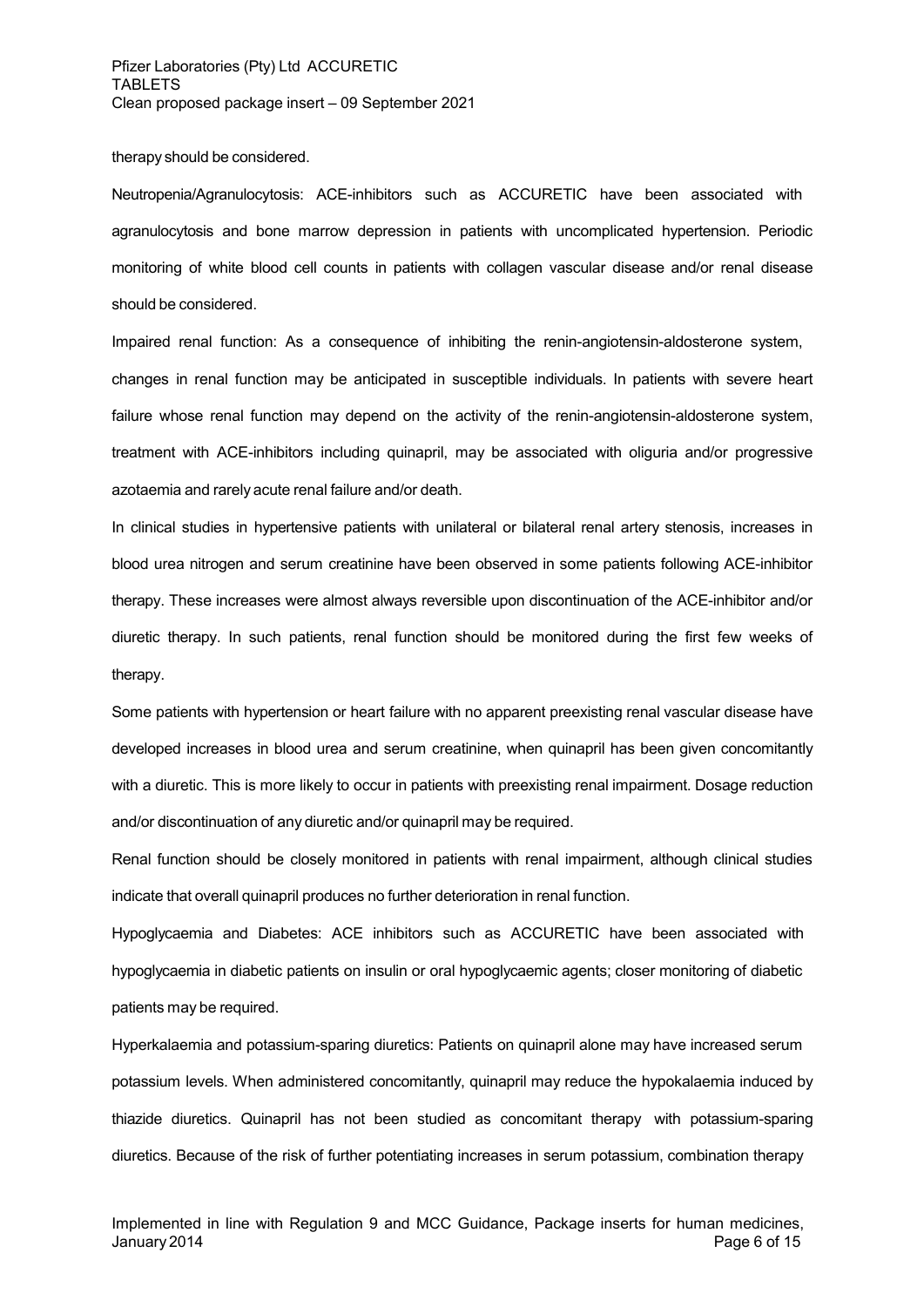with potassium-sparing diuretics should be initiated with caution and the patient's serum potassium levels closely monitored (see INTERACTIONS). With ACCURETIC, which contains both an ACE-inhibitor and a diuretic, the addition of a potassium-sparing diuretic is not recommended.

Surgery/anaesthesia: In patients undergoing anaesthesia with agents that produce hypotension, quinapril may block angiotensin II formation secondary to compensatory renin release. If hypotension occurs and is considered to be due to this mechanism, it can be corrected by volume expansion.

#### **Hydrochlorothiazide**

Thiazides should be used with caution in patients with severe renal disease since uraemia may result. Cumulative drug effects may develop in patients with impaired renal function.

Thiazides should be used with caution in patients with impaired hepatic function or progressive liver disease, since minor alterations of fluid and electrolyte balance may precipitate hepatic coma.

Sensitivity reactions may occur in patients with or without a history of allergy or bronchial asthma.

Exacerbation or activation of systemic lupus erythematosus has been reported.

Serum electrolyte evaluation should be performed at appropriate intervals to detect possible electrolyte imbalance.

All patients receiving thiazide therapy should be observed for clinical signs of fluid or electrolyte imbalance, including hyponatraemia, hypochloraemic alkalosis, and hypokalaemia. Serum and urine electrolyte determinations are particularly important when the patient is vomiting excessively or receiving parenteral fluids. Warning signs or symptoms of fluid and electrolyte imbalance, irrespective of cause, include dryness of mouth, thirst, weakness, lethargy, drowsiness, restlessness, muscle pains or cramps, muscle fatigue, hypotension, oliguria, tachycardia, and gastrointestinal disturbances such as nausea and vomiting.

Hypokalaemia may develop, especially with brisk diuresis, when severe cirrhosis is present, or after prolonged therapy. Interference with adequate oral electrolyte intake will also contribute to hypokalaemia. Hypokalaemia may cause cardiac arrhythmia and may also sensitize or exaggerate the response of the heart to the toxic effects of digitalis, for example, increased ventricular irritability. Because quinapril reduces the production of aldosterone, concomitant therapy with quinapril attenuates the diuretic-induced potassium loss (see INTERACTIONS).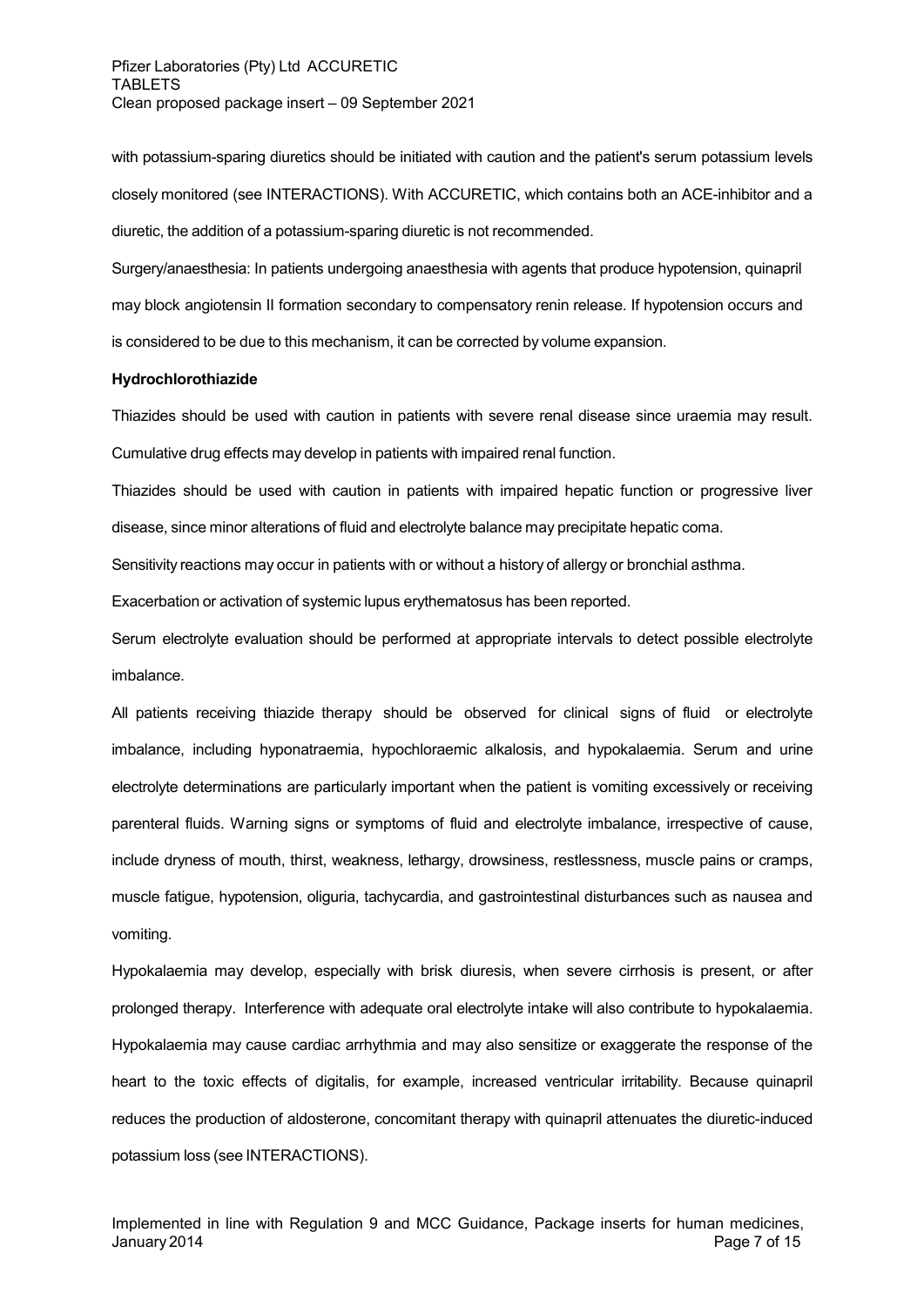Although any chloride deficit is generally mild and usually does not require specific treatment except under extraordinary circumstances (as in liver or renal disease), chloride replacement may be required in the treatment of metabolic alkalosis.

Dilutional hyponatraemia may occur in oedematous patients in hot weather. Appropriate therapy is water restriction, rather than administration of salt, except in rare instances when the hyponatraemia is life threatening. In actual salt depletion, appropriate replacement is the therapy of choice.

Hyperuricaemia may occur or gout may be precipitated in certain patients receiving thiazide therapy.

In diabetic patients dosage adjustments of insulin or oral hypoglycaemic agents may be required. Hyperglycaemia may occur with thiazide diuretics. Thus, latent diabetes mellitus may become manifest during thiazide therapy.

The antihypertensive effects of the drug may be enhanced in the post-sympathectomy patient.

If progressive renal impairment becomes evident, it may be necessary to withhold or discontinue diuretic therapy.

Thiazides have been shown to increase urinary magnesium excretion, which may cause hypomagnesaemia.

Thiazides may decrease urinary calcium excretion. Thiazides may cause intermittent and slight serum calcium elevation in the absence of known calcium metabolism disorders. Marked hypercalcaemia may be evidence of hidden hyperparathyroidism. Thiazides should be discontinued before performing tests for parathyroid function.

Increases in cholesterol and triglyceride levels may be associated with thiazide diuretic therapy.

Thiazides decrease the serum PBI levels without signs of thyroid disturbance.

### **Use in the Elderly:**

Elderly patients exhibited increased AUC and peak levels for quinaprilat compared to values observed in younger patients; this appeared to be related to decreased renal function rather than age itself. No overall differences in effectiveness or safety were observed between older and younger patients, however, greater sensitivity of some older individuals cannot be ruled out.

#### **Effects on Ability to Drive and Use Machines**:

The ability to engage in activities such as operating machinery or operating a motor vehicle may be

Implemented in line with Regulation 9 and MCC Guidance, Package inserts for human medicines, January 2014 Page 8 of 15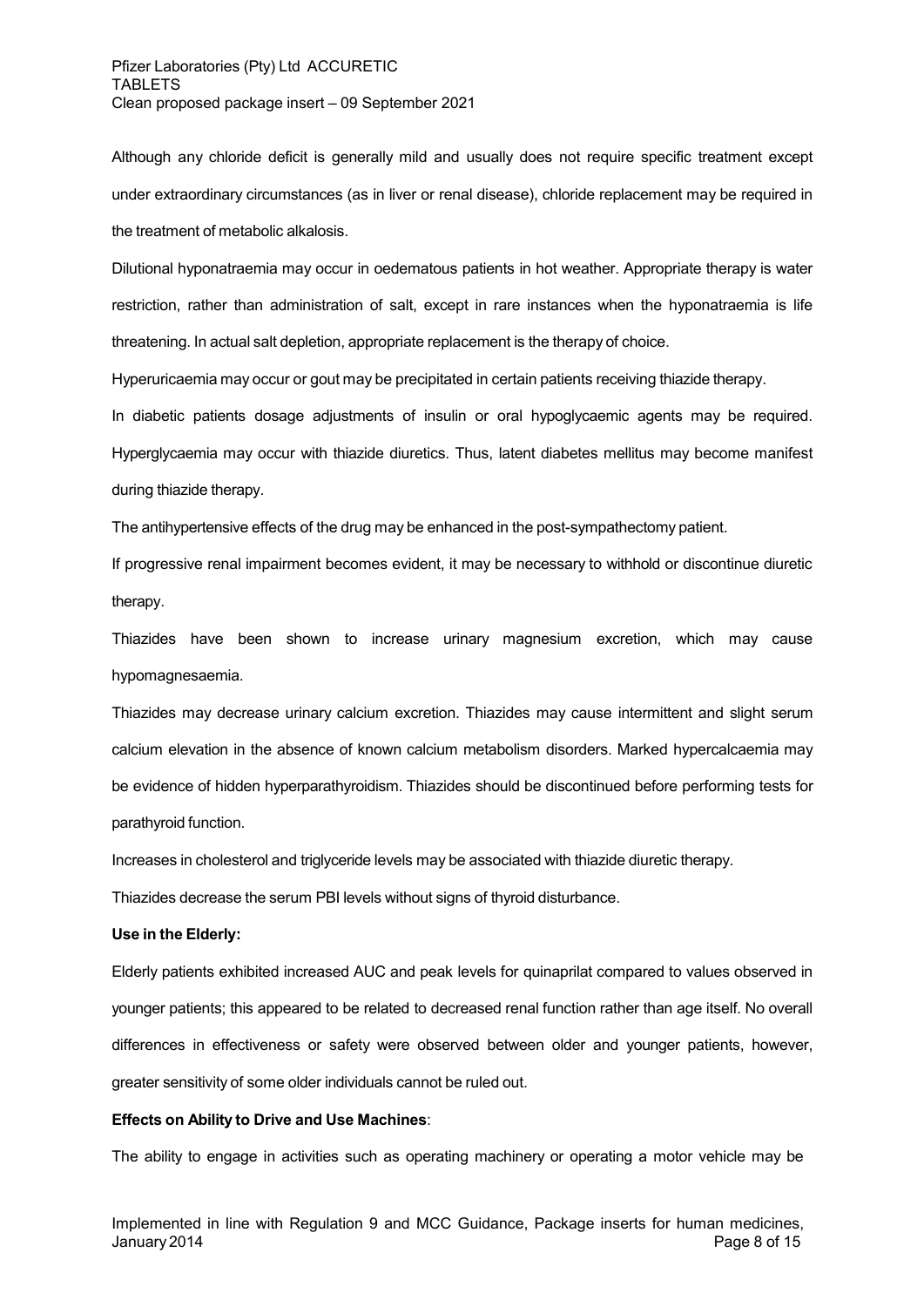impaired, especially when initiating ACCURETIC therapy.

### **INTERACTIONS:**

#### **Quinapril**

*Tetracycline*: Simultaneous administration of tetracycline with quinapril reduced the absorption of tetracycline by approximately 28 % to 37 % in subjects. Decreased absorption is due to the presence of magnesium carbonate as an excipient in the quinapril formulation. This interaction should be considered when contemplating concurrent ACCURETIC and tetracycline therapy.

*Other Agents*: No clinically important pharmacokinetic interactions occurred when quinapril was administered concomitantly with propranolol, hydrochlorothiazide, digoxin, or cimetidine.

No change in prothrombin complex activity occurred when quinapril and warfarin were given together.

*Concomitant Diuretic Therapy*: Patients on diuretics, especially those on recently instituted diuretic therapy, may experience an excessive reduction of blood pressure after initiation of therapy with quinapril. Hypotensive effects after the first dose of quinapril may be minimized by discontinuing the diuretic a few days prior to initiation of therapy. In patients in whom a diuretic is continued, medical supervision should be provided up to two hours after the initial dosage of ACCURETIC (see WARNINGS AND SPECIAL PRECAUTIONS).

*Agents increasing Serum Potassium*: Since ACCURETIC contains an ACE-inhibitor, the addition of a potassium-sparing diuretic is not recommended (see CONTRAINDICATIONS).

#### **Hydrochlorothiazide**

When administered concurrently, the following drugs may interact with thiazide diuretics:

*Alcohol, Barbiturates, or Narcotics* - potentiation of orthostatic hypotension may occur.

*Antidiabetic Drugs (oral hypoglycaemic agents and insulin)* - dosage adjustments of the antidiabetic drug may be required.

*Other Antihypertensive Drugs* - additive effect or potentiation.

*Corticosteroids, ACTH*: Intensified electrolyte depletion, particularly hypokalaemia.

*Pressor Amines, (e.g. noradrenaline)* - possible decreased response to pressor amines, but not sufficient to preclude their use.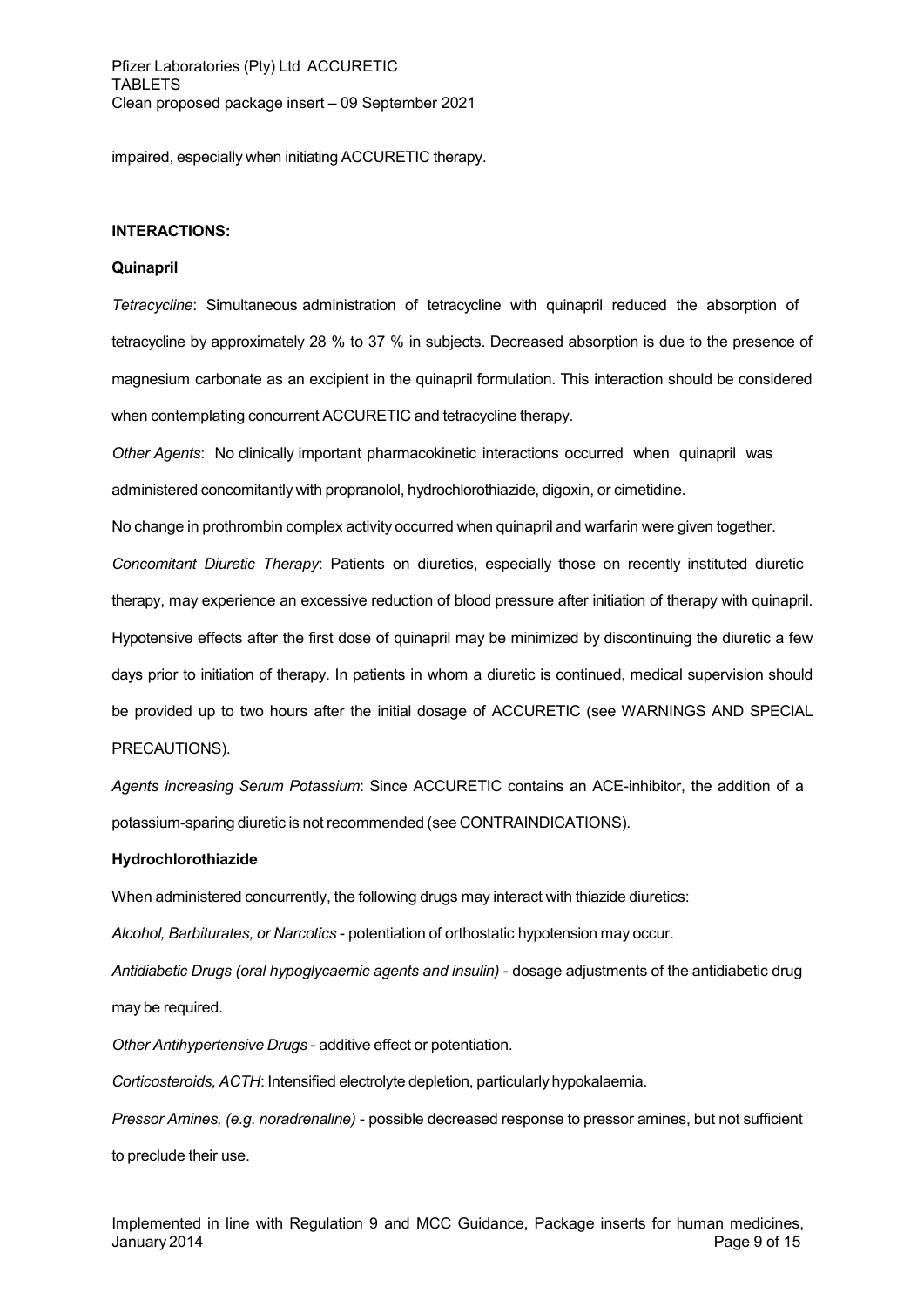*Skeletal Muscle Relaxants, Nondepolarizing (e.g. tubocurarine)* - possible increased responsiveness to the muscle relaxant.

*Lithium* - generally should not be given with diuretics. Diuretic agents reduce the renal clearance of lithium and add a high risk of lithium toxicity.

*Nonsteroidal Anti-inflammatory Drugs* - in some patients, the administration of a nonsteroidal antiinflammatory agent can reduce the diuretic, natriuretic, and antihypertensive effects of loop, potassiumsparing, and thiazide diuretics. Therefore, when ACCURETIC and nonsteroidal anti-inflammatory agents are used concomitantly, the patient should be observed closely to determine if the desired effect of ACCURETIC is obtained.

## **PREGNANCY AND LACTATION:**

Pregnancy: Both components of ACCURETIC cross the placenta. ACCURETIC is contraindicated throughout pregnancy (see WARNINGS AND SPECIAL PRECAUTIONS).

Nursing Mothers: Because quinapril and its metabolites as well as hydrochlorothiazide are secreted in human breast milk, ACCURETIC should not be used by breastfeeding women.

## **DOSAGE AND DIRECTIONS FOR USE:**

Effective blood pressure control is usually achieved with a daily dosage of 10/12,5 mg to a maximum of 20/25 mg.

Dosage Adjustment in Renal Impairment: ACCURETIC should not be used as initial therapy in patients with renal impairment (creatinine clearance < 40 ml/min).

## **Use in Children**:

Safety and effectiveness have not been established in children.

## **SIDEEFFECTS:**

Adverse experiences that have occurred have been limited to those that have been previously reported with quinapril or hydrochlorothiazide.

In controlled clinical trials, the most frequent clinical adverse experiences were headache, dizziness,

Implemented in line with Regulation 9 and MCC Guidance, Package inserts for human medicines, January 2014 **Page 10 of 15**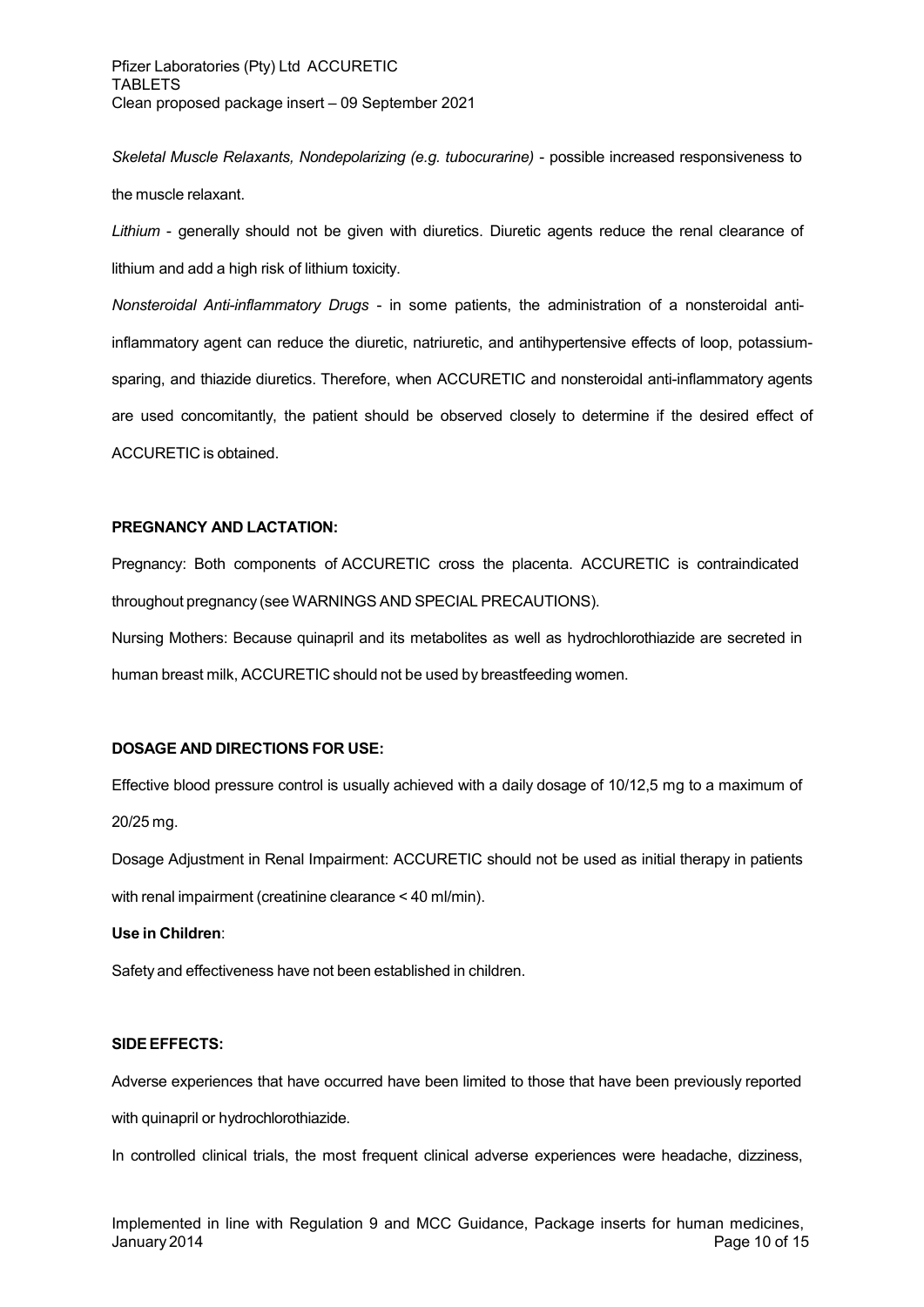cough, and fatigue.

Adverse events reported have been categorised as follows:

Very common:  $\geq 1/10$  ( $\geq 10$  %); Common:  $\geq 1/100$  and  $\lt 1/10$  ( $\geq 1$  % and  $\lt 10$  %); Uncommon:  $\geq$ 

1/1 000 and  $<$  1/100 ( $\geq$  0,1 % and  $<$  1 %); Rare:  $\geq$  1/10 000 and  $<$  1/1 000 ( $\geq$  0,01 % and  $<$  0,1 %);

Very Rare: 1/10 000 (< 0,01 %)

| <b>MeDRA System Organ Class</b>    | <b>Frequency</b> | <b>Adverse Event</b>                           |
|------------------------------------|------------------|------------------------------------------------|
| Nervous system disorders           | Common           | Headache, dizziness, insomnia, somnolence,     |
|                                    |                  | vertigo                                        |
|                                    | Uncommon         | Paraesthesia, nervousness, syncope             |
| Cardiac disorders                  | Common           | Vasolidation, chest pain                       |
|                                    | Uncommon         | Tachycardia,<br>palpitations,<br>hypotension,  |
|                                    |                  | postural hypotension                           |
| Respiratory,<br>thoracic<br>and    | Common           | Cough, rhinitis, upper respiratory infection,  |
| mediastinal disorders              |                  | bronchitis, pharyngitis                        |
|                                    | Uncommon         | Dyspnoea, sinusitis                            |
| Gastrointestinal disorders         | Common           | Nausea and/or vomiting, abdominal pain,        |
|                                    |                  | diarrhoea, dyspepsia                           |
|                                    | Uncommon         | Flatulence, dry mouth or throat, constipation, |
|                                    |                  | pancreatitis                                   |
| <b>Skin</b><br>subcutaneous<br>and | Uncommon         | Erythema multiforme, exfoliative dermatitis,   |
| disorders                          |                  | alopecia, pemphigus, pruritus                  |
|                                    |                  | HCTZ: Stevens-Johnson syndrome                 |
| Musculoskeletal,<br>connective     | Common           | Myalgia, back pain                             |
| tissue and bone disorders          |                  |                                                |
| Renal and urinary disorders        | Uncommon         | Urinary tract infection, urinary abnormality,  |
|                                    |                  | dysuria, urinary frequency                     |
| Reproductive system and breast     | Uncommon         | Impotence                                      |
| disorders                          |                  |                                                |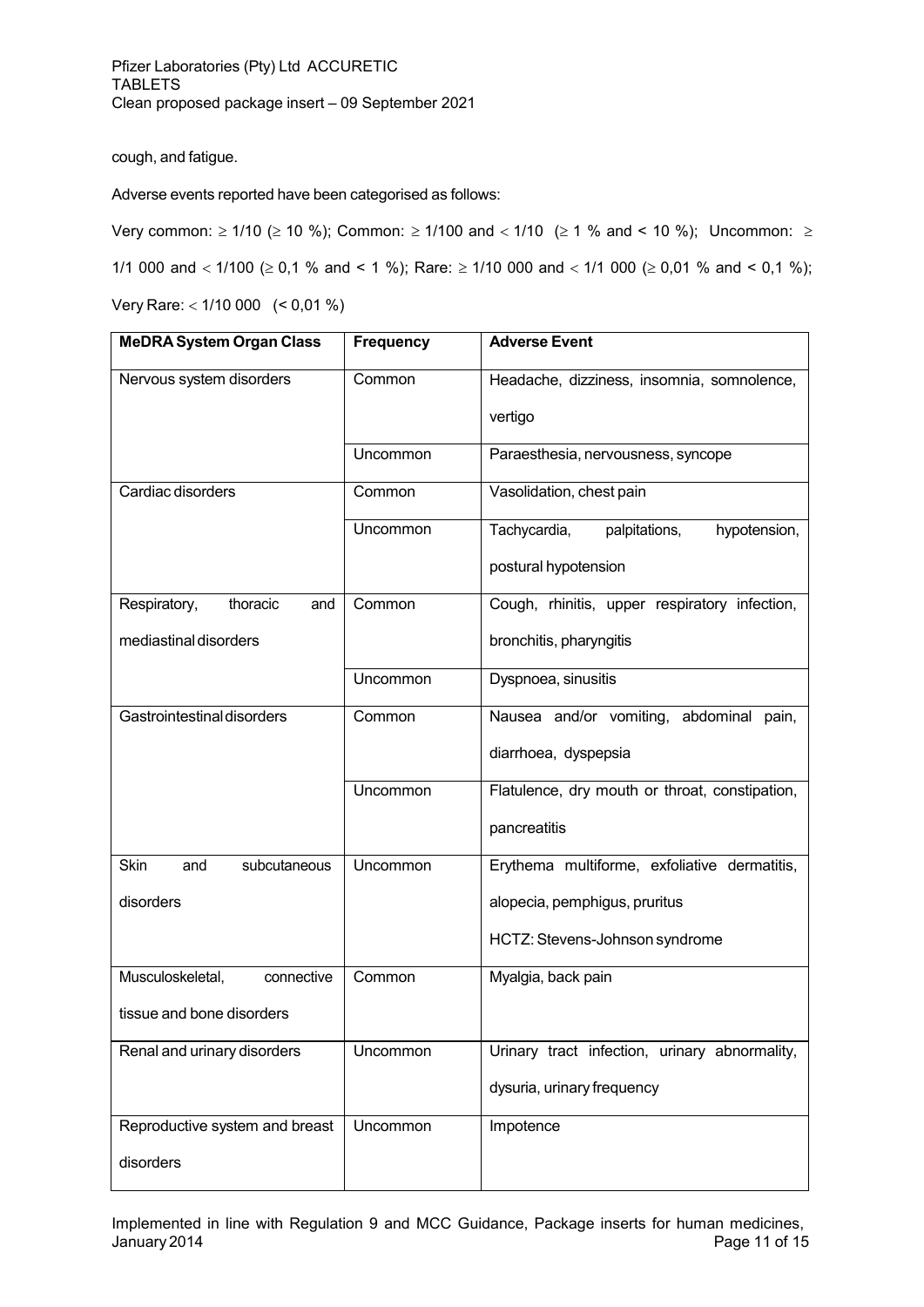| General<br>disorders<br>and    | Common   | Fatigue, viral infection, asthenia             |
|--------------------------------|----------|------------------------------------------------|
| administrative site conditions | Uncommon | Malaise, arthralgia, peripheral oedema, fever  |
| Investigations                 | Uncommon | Serum electrolytes, creatinine, blood urea     |
|                                |          | nitrogen (increases $> 1,25$ times the upper   |
|                                |          | limit of normal), serum uric acid, glucose,    |
|                                |          | magnesium, cholesterol, triglyceride, protein- |
|                                |          | bound iodine (PBI), parathyroid function tests |
|                                |          | and calcium                                    |

See (WARNINGS AND SPECIAL PRECAUTIONS) regarding angioedema and excessive hypotension or

syncope.

The following additional adverse events have been reported during Post-Marketing Surveillance:

*Blood and lymphatic system disorders*: Haemolytic anaemia, thrombocytopenia

*Immune system disorders*: anaphylactic reaction

*Hepatobiliary disorders*: hepatitis

*Skin and subcutaneous tissue disorders*: photosensitivity reaction

Other adverse reactions that have been reported with the individual components are listed below:

## **Quinapril:**

*Psychiatric disorders*: depression

*Nervous system disorders*: headache, dizziness, insomnia

*Cardiac disorders*: hypotension, angina pectoris

*Respiratory, thoracic and mediastinal disorders*: cough, rhinitis, dyspnoea

*Gastrointestinal disorders*: nausea and/or vomiting, diarrhoea, dyspepsia

*Musculoskeletal, connective tissue and bone disorders*: myalgia, back pain

*General disorders and administrative site conditions*: fatigue, increased perspiration

In addition, angioedema has been reported in patients receiving quinapril (see WARNINGS AND

SPECIAL PRECAUTIONS).

#### **Hydrochlorothiazide:**

*Blood and the lymphatic system disorders*: leukopenia, agranulocytosis, thrombocytopenia, aplastic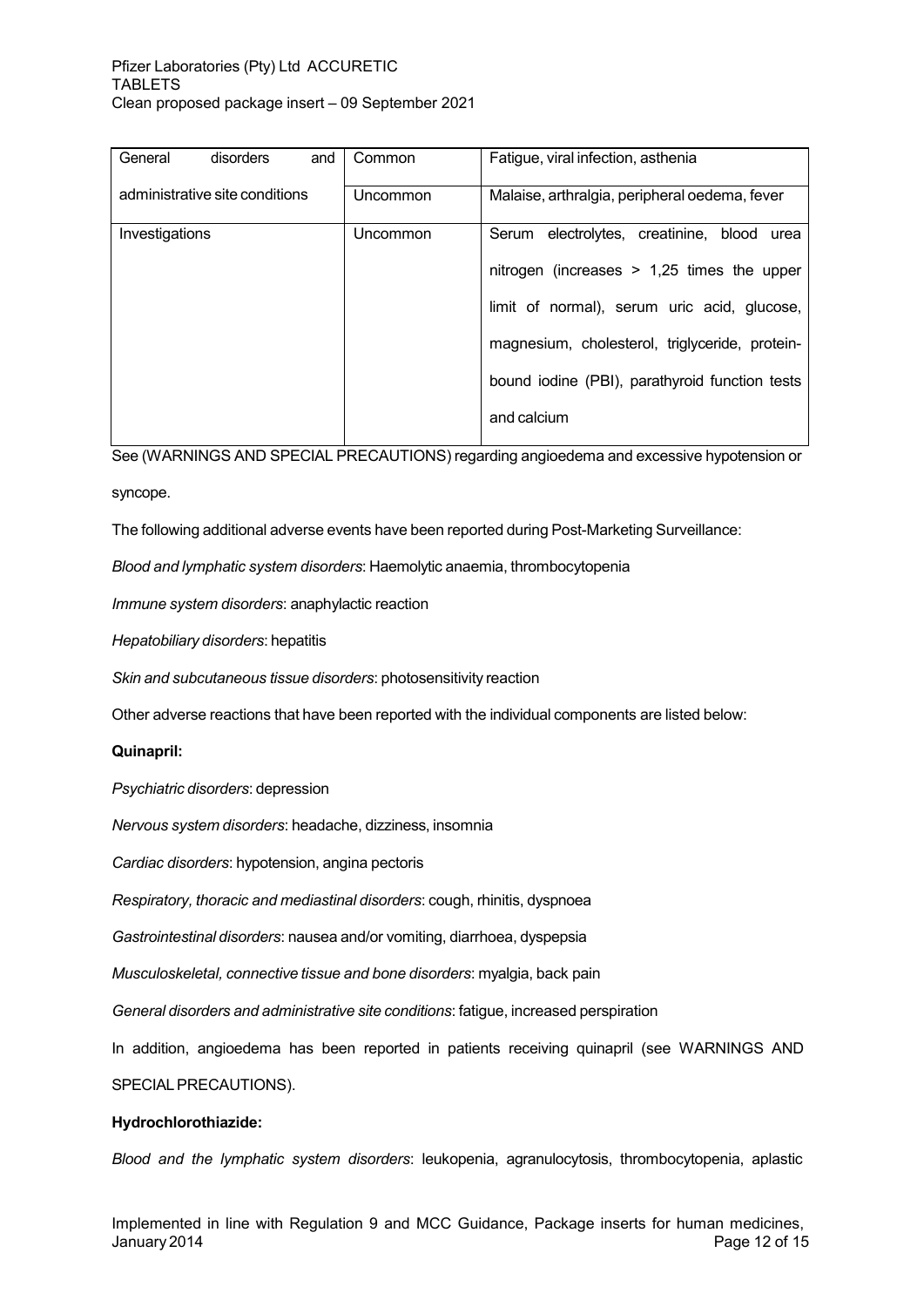Pfizer Laboratories (Pty) Ltd ACCURETIC TABLETS Clean proposed package insert – 09 September 2021

anaemia, haemolytic anaemia

*Immune system disorders*: anaphylactic reactions

*Nervous system disorders*: restlessness

*Eye disorders*: xanthopsia

*Respiratory, thoracic and mediastinal disorders*: respiratory distress including pneumonitis and pulmonary oedema

*Gastrointestinal disorders*: anorexia, gastric irritation, cramping, jaundice (intrahepatic cholestatic jaundice), pancreatitis, sialoadenitis, constipation

*Skin and subcutaneous tissue disorders*: purpura, photosensitivity, urticaria, necrotizing angiitis (vasculitis

and cutaneous vasculitis)

*Musculoskeletal, connective tissue and bone disorders*: muscle spasm

*Renal and urinary disorders*: renal failure, renal dysfunction, interstitial nephritis (see WARNINGS AND

SPECIALPRECAUTIONS)

*General disorders and administrative site conditions*: weakness

## **KNOWN SYMPTOMS OF OVERDOSAGE AND PARTICULARS OF ITS TREATMENT:**

## **Quinapril/Hydrochlorothiazide**

No data are available with respect to overdosage in humans. The oral median lethal dose of quinapril/hydrochlorothiazide in combination ranges from 1 063/664 to 4 640/2 896 mg/kg in mice and rats.

No specific information is available on the treatment of overdosage with ACCURETIC. Treatment is symptomatic and supportive consistent with established medical care. Therapy with ACCURETIC should be discontinued and the patient observed closely.

## **Quinapril**

No data are available with respect to overdosage in humans. The oral median lethal dose of quinapril in mice and rats ranges from 1 440 to 4 280 mg/kg.

The most likely clinical manifestation would be symptoms attributable to severe hypotension, which would usually be treated by infusion of intravenous normal saline solution.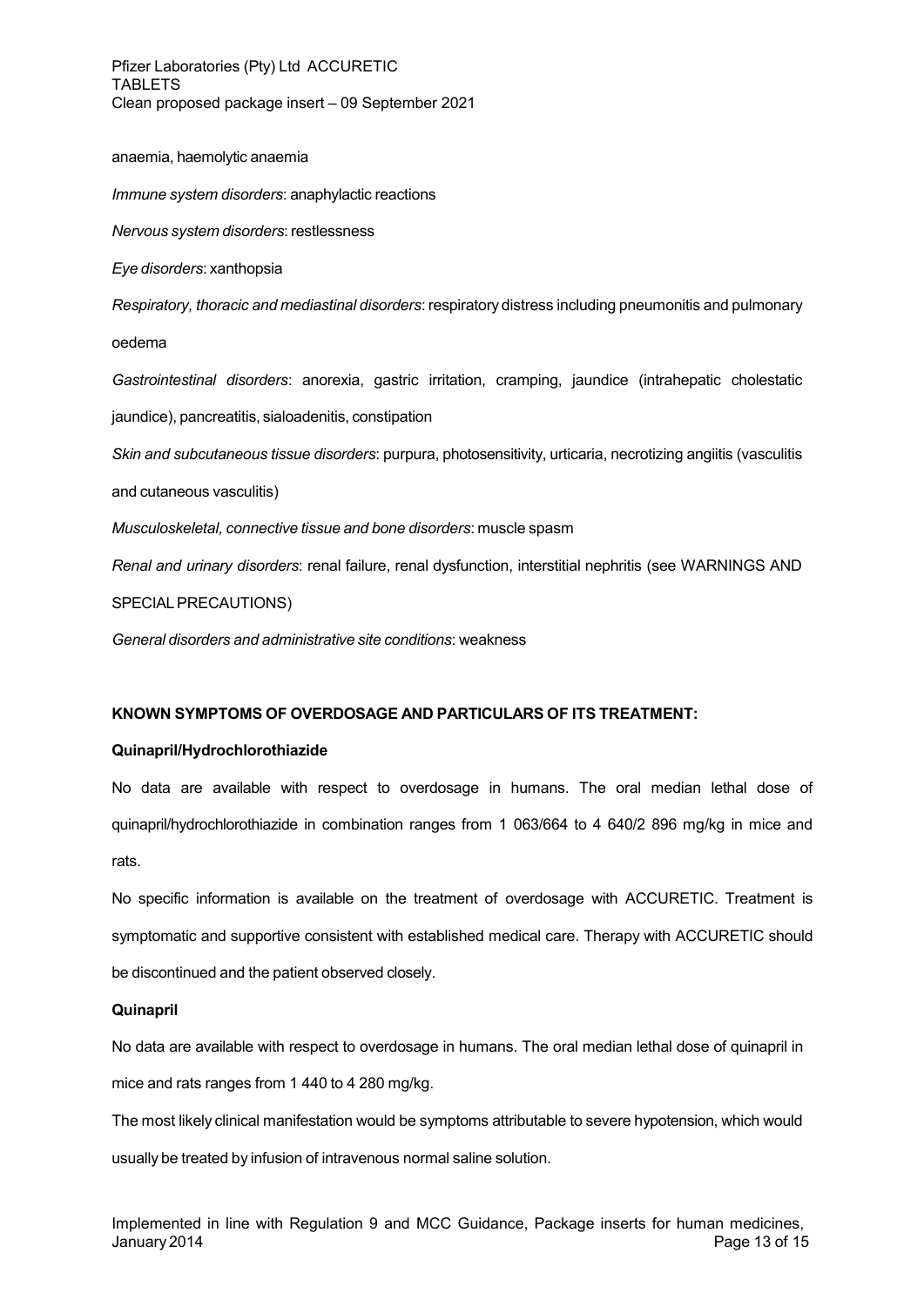Haemodialysis and peritoneal dialysis have little effect on the elimination of quinapril and quinaprilat.

## **Hydrochlorothiazide**

The most common signs and symptoms observed are those caused by electrolyte depletion (hypokalaemia, hypochloraemia, hyponatraemia) and dehydration resulting from excessive diuresis. If digitalis has also been administered, hypokalaemia may accentuate cardiac arrhythmias.

## **IDENTIFICATION:**

ACCURETIC 10/12.5: Pink, elliptical, biconvex, film-coated tablets, scored on both sides.

ACCURETIC 20/12.5: Pink, triangular, biconvex, film-coated tablets, scored on one side.

## **PRESENTATION:**

ACCURETIC 10/12.5: Blister packs of 28 tablets.

ACCURETIC 20/12.5: Blister packs of 28 tablets.

## **STORAGEINSTRUCTIONS:**

Store in a cool (below 30 °C), dry place. KEEP OUT OF REACH OF CHILDREN.

## **REGISTRATIONNUMBERS:**

ACCURETIC 10/12.5: 27/7.1.3/0165

ACCURETIC 20/12.5: 27/7.1.3/0166

## **NAME AND BUSINESS ADDRESS OF THE HOLDER OF THE CERTIFICATE OF REGISTRATION:**

Pfizer Laboratories (Pty) Ltd

85 Bute Lane

Sandton, 2196

South Africa